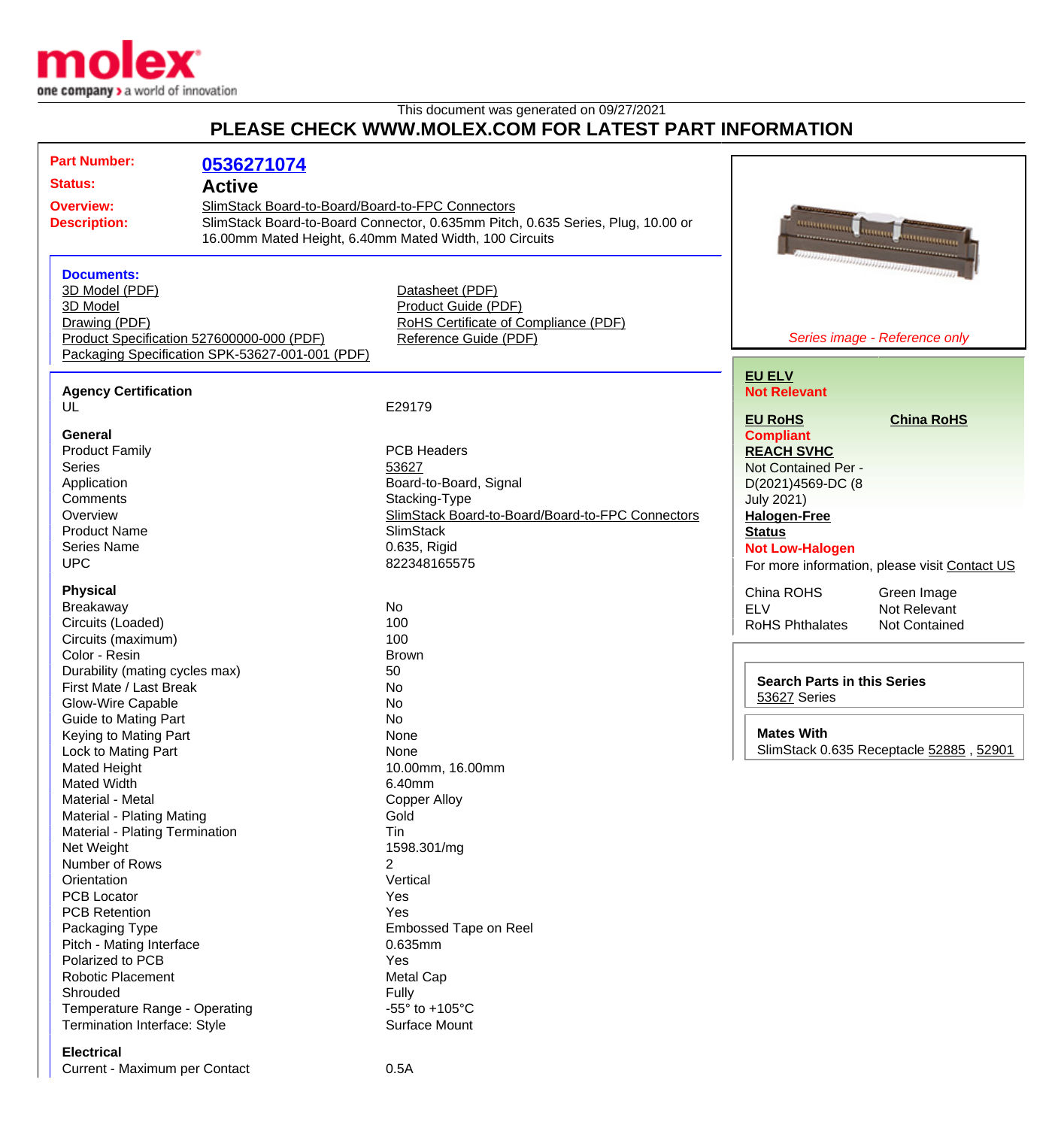**Material Info**

**Reference - Drawing Numbers** Packaging Specification Network SPK-53627-001-001 Product Specification 627600000-000

Sales Drawing Sales Drawing SD-53627-001-001, SD-53627-002-001

This document was generated on 09/27/2021 **PLEASE CHECK WWW.MOLEX.COM FOR LATEST PART INFORMATION**